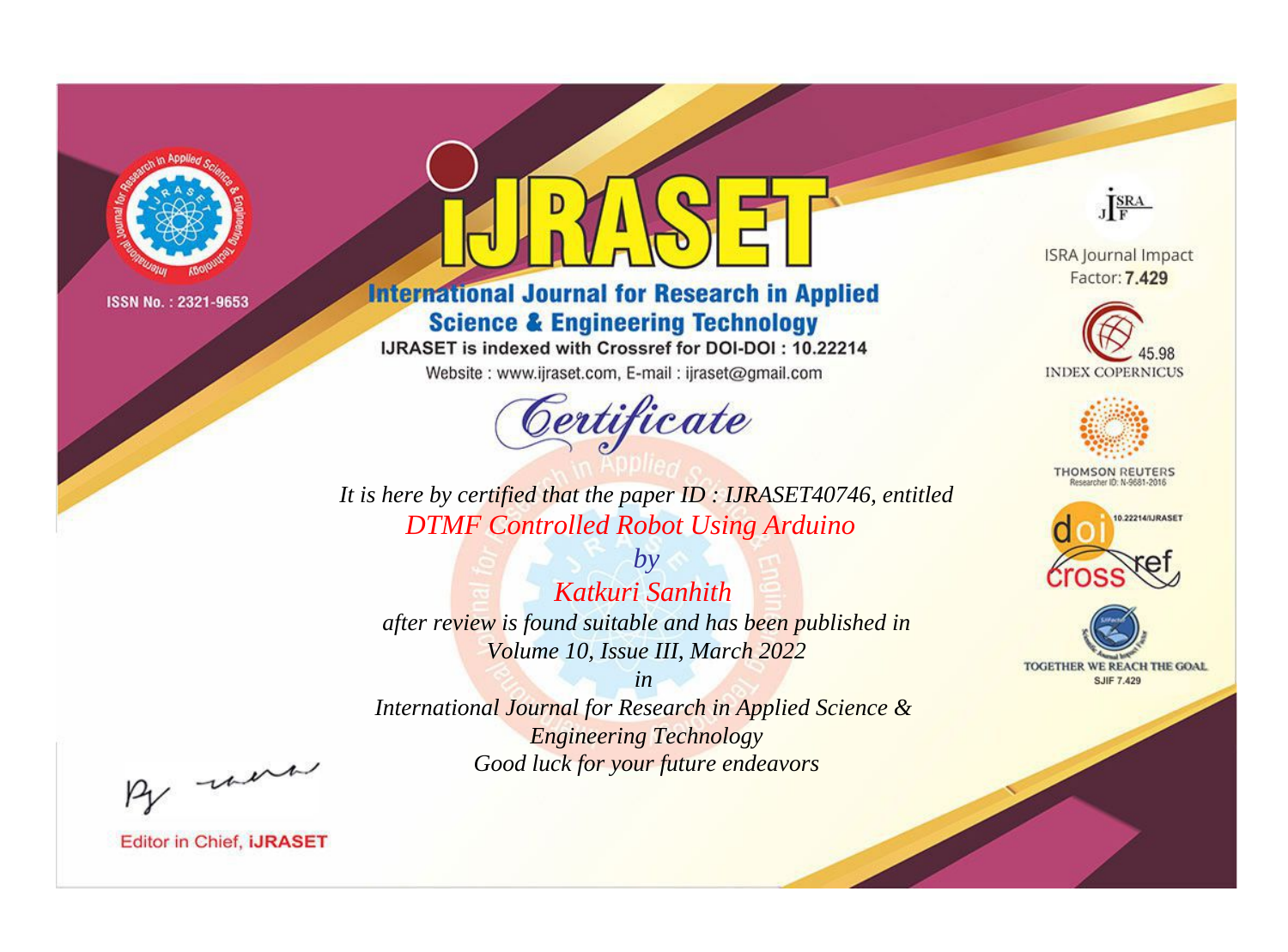

# **International Journal for Research in Applied Science & Engineering Technology**

IJRASET is indexed with Crossref for DOI-DOI: 10.22214

Website: www.ijraset.com, E-mail: ijraset@gmail.com



JERA

**ISRA Journal Impact** Factor: 7.429





**THOMSON REUTERS** 



TOGETHER WE REACH THE GOAL **SJIF 7.429** 

It is here by certified that the paper ID: IJRASET40746, entitled **DTMF Controlled Robot Using Arduino** 

 $by$ Bejjanki Sai Raj after review is found suitable and has been published in Volume 10, Issue III, March 2022

 $in$ International Journal for Research in Applied Science & **Engineering Technology** Good luck for your future endeavors

By morn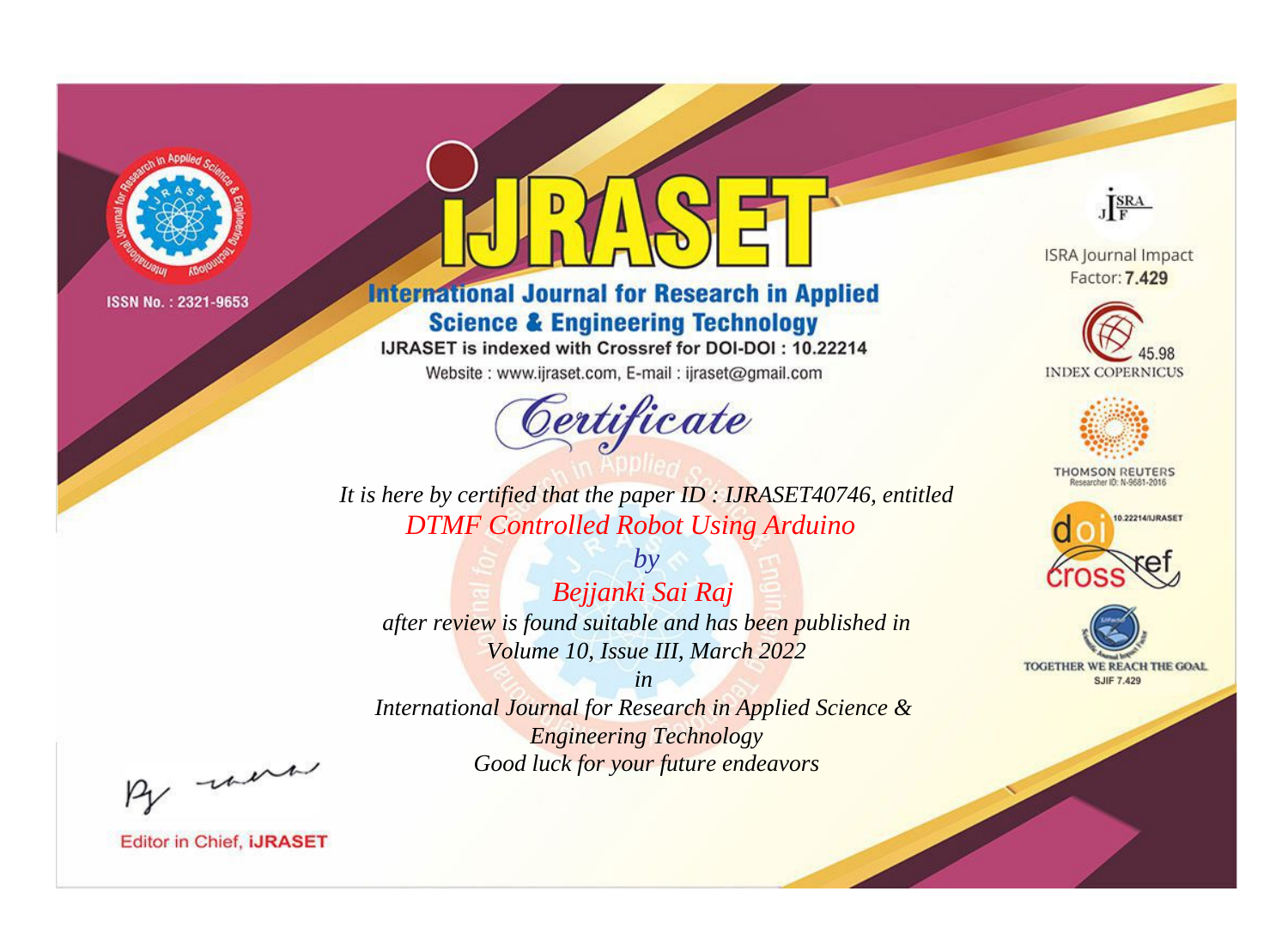

# **International Journal for Research in Applied Science & Engineering Technology**

IJRASET is indexed with Crossref for DOI-DOI: 10.22214

Website: www.ijraset.com, E-mail: ijraset@gmail.com



JERA

**ISRA Journal Impact** Factor: 7.429





**THOMSON REUTERS** 



TOGETHER WE REACH THE GOAL **SJIF 7.429** 

It is here by certified that the paper ID: IJRASET40746, entitled **DTMF Controlled Robot Using Arduino** 

 $b\mathbf{v}$ Arpula Surya Teja after review is found suitable and has been published in Volume 10, Issue III, March 2022

 $in$ International Journal for Research in Applied Science & **Engineering Technology** Good luck for your future endeavors

By morn